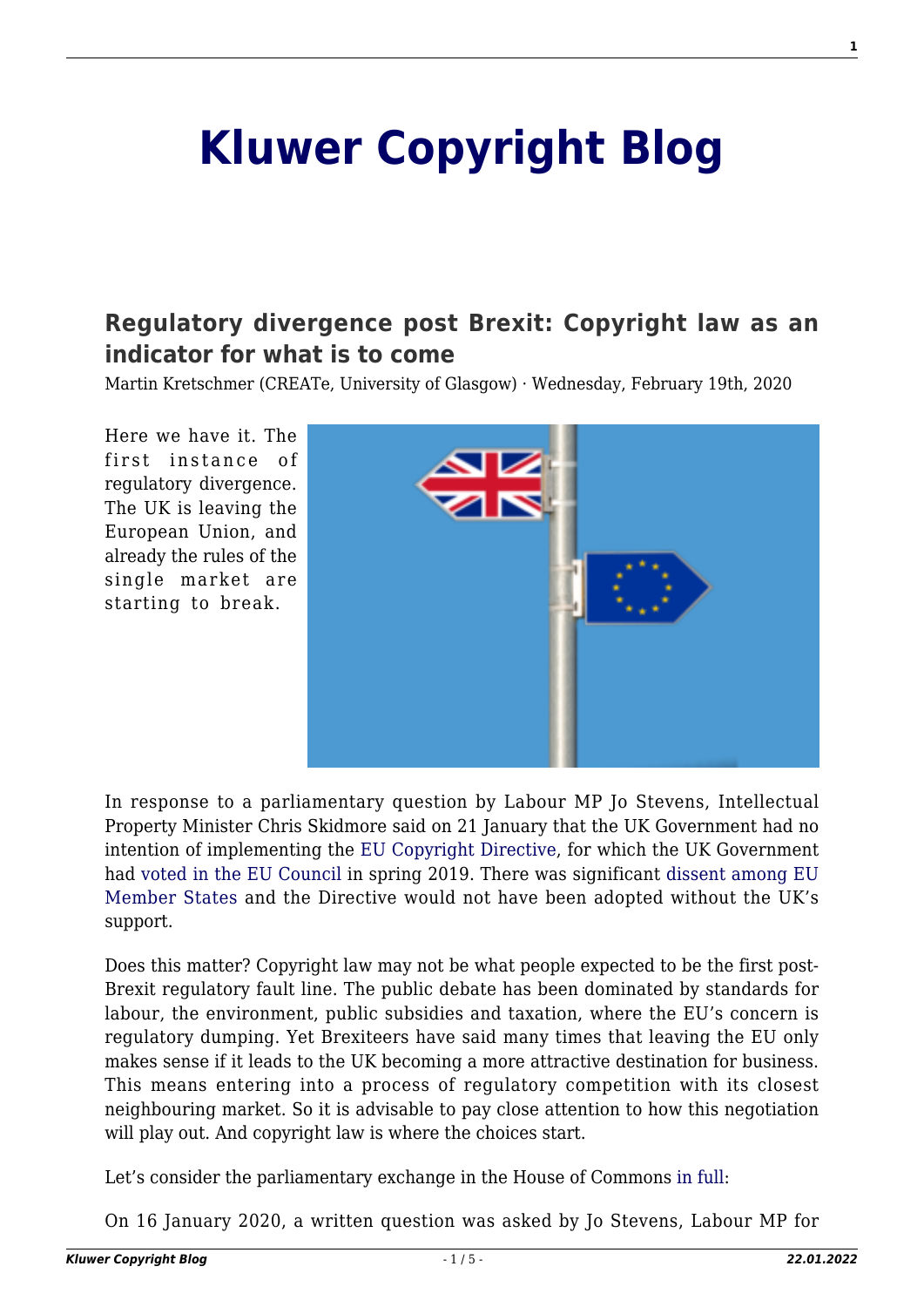Cardiff, headed "Copyright: EU Action" (4371):

"*To ask the Secretary of State for Business, Energy and Industrial Strategy, what plans the Government has to bring forward legislative proposals to implement the EU Copyright Directive in UK law.*"

Chris Skidmore, Minister of State for Universities, Science, Research and Innovation (which includes responsibility for intellectual property) answered on 21 January 2020:

"*The deadline for implementing the EU Copyright Directive is 7 June 2021. The United Kingdom will leave the European Union on 31 January 2020 and the Implementation Period will end on 31 December 2020. The Government has committed not to extend the Implementation Period. Therefore, the United Kingdom will not be required to implement the Directive, and the Government has no plans to do so. Any future changes to the UK copyright framework will be considered as part of the usual domestic policy process.*"

Which future domestic policies may diverge from the aims of the Directive? The [Directive on Copyright in the Digital Single Market](https://eur-lex.europa.eu/eli/dir/2019/790/oj) contains three different groups of measures.

The first group harmonises a number of copyright exceptions affecting cross-border uses. New provisions also make it easier to use out-of-commerce works (Article 8) and ensure that works of visual art that have reached the end of their copyright term remain in the public domain (Article 14). This first group of provisions modestly benefits cultural heritage, educational and research institutions.

The second group of interventions seeks to improve the contractual position of authors and performers. A general fair remuneration principle is established, and greater transparency of royalty statements encouraged. Article 22 also gives authors and performers a new right to revoke a licence or transfer of rights where there is a lack of exploitation. These new contractual regulations could be considered a challenge to common law principles of freedom of contract, but they lack teeth. While they have been widely welcomed by creators, routes to enforcement remain unclear. Again, there is no obvious alternative policy path.

The third group of measures is much more controversial. They are introduced in the Directive under the innocuous sounding label of "Measures to achieve a wellfunctioning marketplace for copyright". The headline intervention is a change to the liability regime of platforms that host user-uploaded content. Article 17 (formerly 13) creates a new category of 'online content sharing service provider' that will no longer benefit from the 'safe harbour' of the [e-Commerce Directive,](https://eur-lex.europa.eu/legal-content/EN/ALL/?uri=CELEX%3A32000L0031) a core piece of internet legislation adopted in the year 2000. The e-Commerce Directive exempts platforms from liability for unlawful content found on their services (if removed "expeditiously" following notice).

In the polarised debate of the Copyright Directive, Article 17 was pushed as a decisive industrial policy measure that would enable the music industry to improve licensing deals and revenue sharing offered by Google's YouTube service. In an effective trope coined by the UK music industry, Article 17 was to close the "value gap" between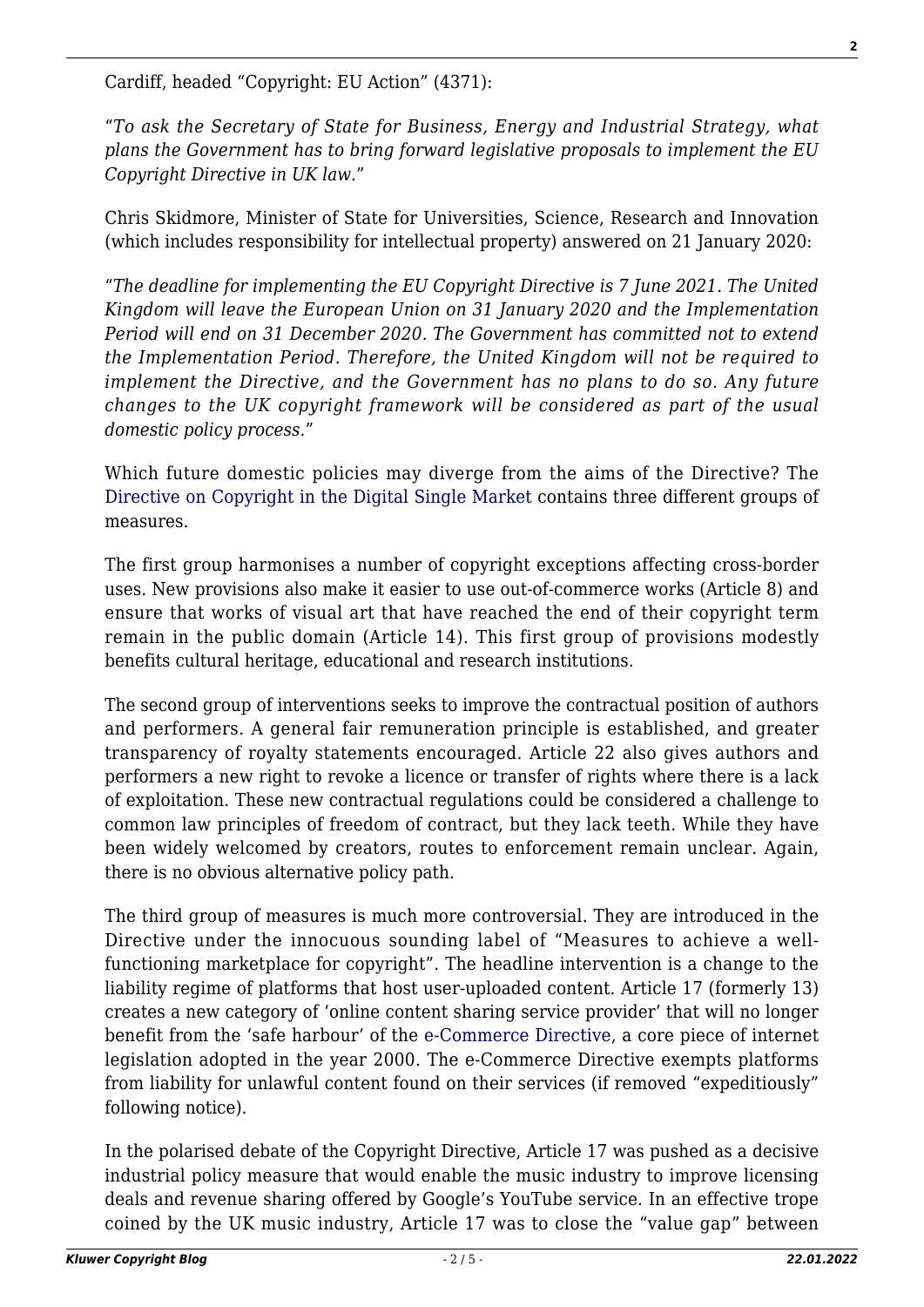European creators and US technology giants. Opponents characterised the measure as a "censorship law" that would lead to the default use of upload filters and the disappearance of "memes" (because they re-use identifiable copyrighted materials).

A typical exchange between the two sides of the debate can be found in these letters published by the Financial Times (paywalled) during the final stages of the legislative process: [Julia Reda: State-of-the-art copyright filters threaten freedom of expression](https://www.ft.com/content/842a5c10-f168-11e8-938a-543765795f99); [Michael Grade: Copyright reform will put an end to this freeloading.](https://www.ft.com/content/43c90aac-f304-11e8-9623-d7f9881e729f) Recent evaluations of the Copyright Directive can be found [here](http://copyrightblog.kluweriplaw.com/2019/06/07/the-new-copyright-directive-a-tour-dhorizon-part-i/) and [here.](http://copyrightblog.kluweriplaw.com/2020/01/22/the-eu-copyright-directive-and-its-potential-impact-on-cultural-diversity-on-the-internet-part-i/)

Boris Johnson (then out of government) had [tweeted](https://twitter.com/borisjohnson/status/1110812485081333760?lang=en) near the end phase of the European legislative process on 27 March 2019: "The EU's new copyright law is terrible for the internet. It's a classic EU law to help the rich and powerful, and we should not apply it. It is a good example of how we can take back control".

On the balance of evidence analysed by independent experts (to which I [contributed](https://www.create.ac.uk/policy-responses/eu-copyright-reform/)), the Prime Minister seems to be correct. The industrial policy measures of the Copyright Directive will have numerous unintended consequences beyond the music sector, and will make market entry and user-led innovation harder.

So, has the UK suddenly seen the light? Does evidence matter? Are we observing the emergence of a coherent policy addressing the creative industries?

There is a possibility that the UK acted cynically, supporting the Directive in the European policy making process in the anticipation that it would damage the economy of the EU's digital single market. This suspicion is implied by the [outrage felt towards](https://twitter.com/Senficon/status/1220792914688692226) [the UK's policy U-turn](https://twitter.com/Senficon/status/1220792914688692226) last week. More likely, the UK civil service just kept their heads down during the copyright negotiations. They may not have wanted to draw attention at a moment of sensitivity over the Withdrawal Agreement. And perhaps the UK's politicians were distracted. But this position will not do for much longer.

Post Brexit, regulatory divergence on copyright will not simply be a matter of domestic policy choice, as implied by the ministerial answer. Critically, it will depend on what new trade arrangements look like. Keeping a safe harbour for content sharing platforms in place may attract tech firms to set up in the UK. Yet there is also an agenda targeting the major digital platforms. The UK government is already committing to impose a "duty of care" liability ([Queen's Speech of 19 December:](https://assets.publishing.service.gov.uk/government/uploads/system/uploads/attachment_data/file/853886/Queen_s_Speech_December_2019_-_background_briefing_notes.pdf) "My Ministers will develop legislation to improve internet safety for all [Online Harms Bill]." The government also says it will continue to pursue a [Digital Services tax](https://www.lexology.com/library/detail.aspx?g=1f976ce0-c5bc-4800-8b1e-016ab70395c4).

It is already clear that these platform measures cannot be insulated from wider Free Trade Agreements (FTAs) sought with both the EU and the US. In addition, looking at past FTAs negotiated by the US, there is a track record of taking aggressive intellectual property positions. For example, in 2004 Australia was unable to shelter its drug price control scheme (Pharmaceutical Benefits Scheme PBS) from [significant](https://www.legislation.gov.au/Details/C2004A01355) [change,](https://www.legislation.gov.au/Details/C2004A01355) and [conceded increased intellectual property standards](https://law.anu.edu.au/sites/all/files/users/u9705219/236-artprometheusfta.pdf).

When studying the UK's options as they affect culture and the creative industries, independent evidence on raising or decreasing obligations of platforms (with or without intellectual property dimensions) will be critical. There is an urgent need to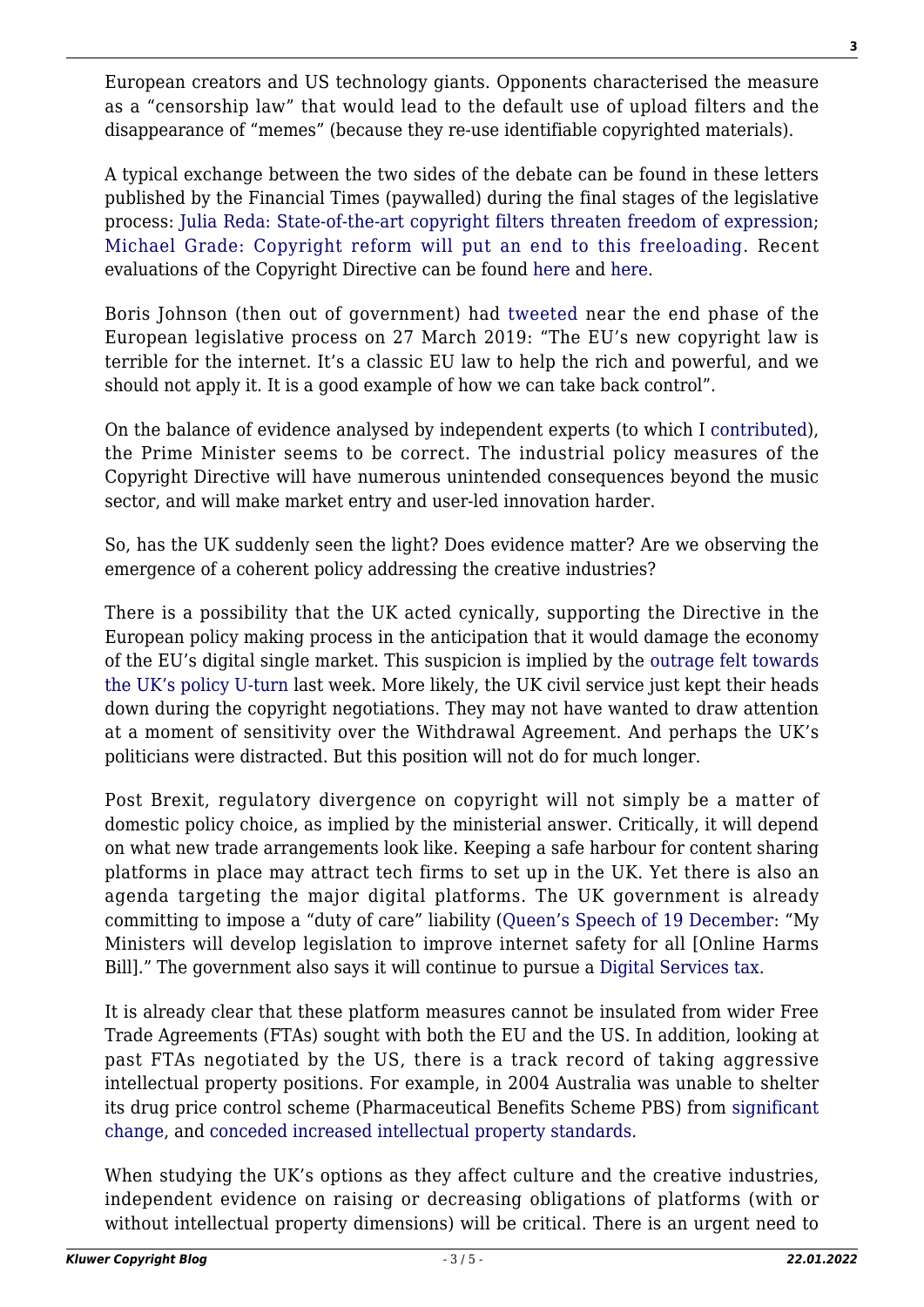develop a more coherent framework as trade negotiations begin in earnest. The AHRC funded Creative Industries Policy & Evidence Centre (PEC) is already [studying the](https://pec.ac.uk/blog/how-internationally-competitive-are-the-creative-industries-towards-a-research-agenda) [UK's international competitive position](https://pec.ac.uk/blog/how-internationally-competitive-are-the-creative-industries-towards-a-research-agenda). In this context, Prof. Philip Schlesinger and I are in the process of [mapping the regulatory landscape for online platforms](https://www.biicl.org/events/11350/new-empirical-research-on-intellectual-property-litigationand-launch-of-platform-regulation-project).

The legitimacy of governments is increasingly in doubt. The Brexit process itself is a challenge to established procedural principles that lend legitimacy to a ruling power. [Legitimacy requires that a government can explain the reasons for its actions.](https://www.hup.harvard.edu/catalog.php?isbn=9780674983465)

The UK Government needs to be held to this standard. We need to know on what basis, and for what aims and purposes, the UK intends to regulate contested norms, such as the liability of platforms under copyright law. Why does the UK wish to diverge? Just to signal that it is taking a different stance? Or is there actually a gameplan? Answers are needed before we enter into trade negotiations that will then fundamentally shape "domestic choices".

*This post has also been published on the EU Law Analysis Blog at [http://eulawanalysis.blogspot.com/.](http://eulawanalysis.blogspot.com/)*

## **Kluwer IP Law**

The **2021 Future Ready Lawyer survey** showed that 81% of the law firms expect to view technology as an important investment in their future ability to thrive. With Kluwer IP Law you can navigate the increasingly global practice of IP law with specialized, local and cross-border information and tools from every preferred location. Are you, as an IP professional, ready for the future?

[Learn how](https://www.wolterskluwer.com/en/solutions/kluweriplaw?utm_source=copyrightnblog&utm_medium=articleCTA&utm_campaign=article-banner) **[Kluwer IP Law](https://www.wolterskluwer.com/en/solutions/kluweriplaw?utm_source=copyrightnblog&utm_medium=articleCTA&utm_campaign=article-banner)** [can support you.](https://www.wolterskluwer.com/en/solutions/kluweriplaw?utm_source=copyrightnblog&utm_medium=articleCTA&utm_campaign=article-banner)

*To make sure you do not miss out on regular updates from the Kluwer Copyright Blog, please subscribe [here.](http://copyrightblog.kluweriplaw.com/newsletter)*